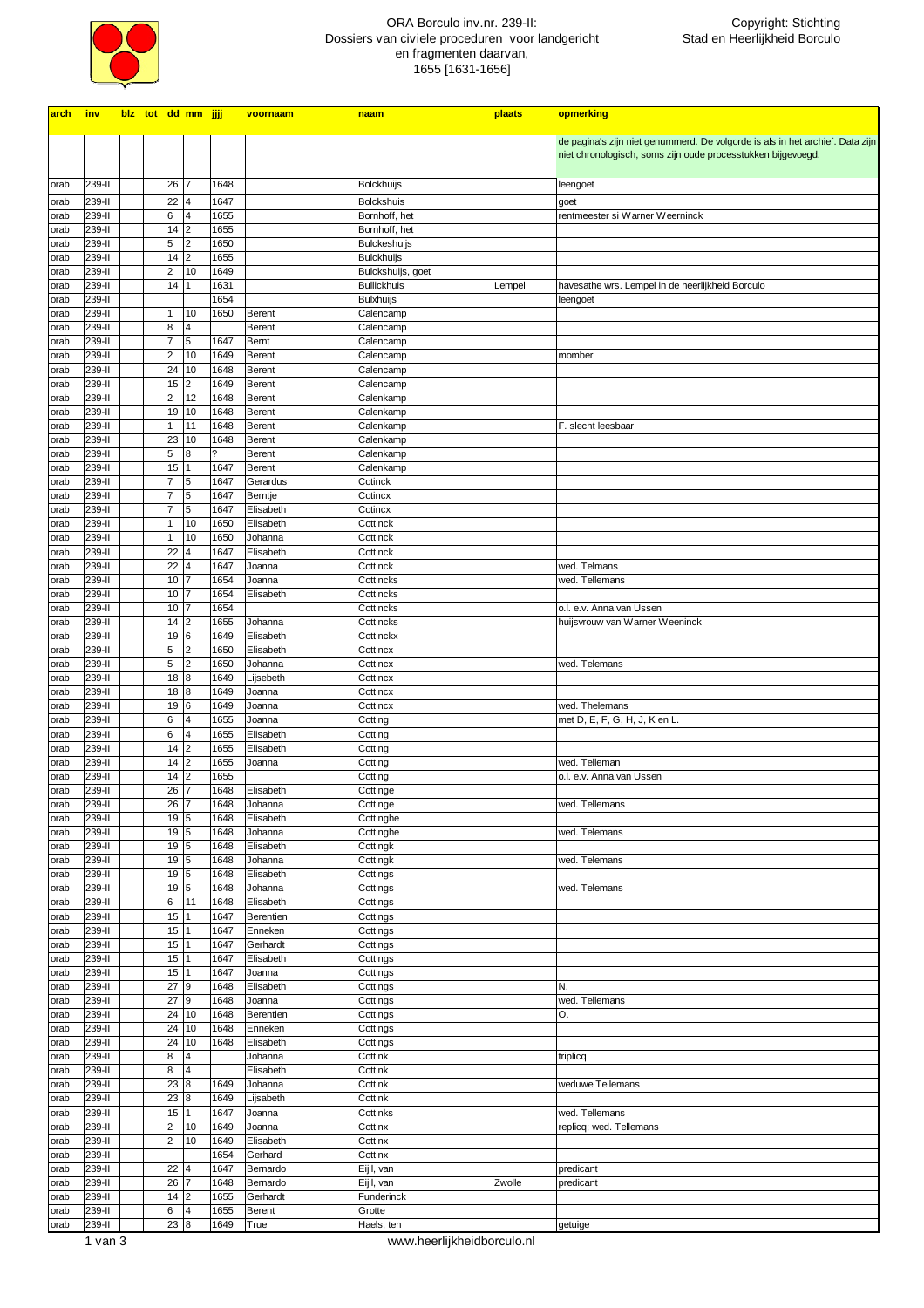

## ORA Borculo inv.nr. 239-II: Dossiers van civiele proceduren voor landgericht en fragmenten daarvan, 1655 [1631-1656]

| <u>arch</u>  | <u>inv</u>       |  |                         | blz tot dd mm jjjj      |                          | voornaam          | naam                        | plaats  | opmerking                   |
|--------------|------------------|--|-------------------------|-------------------------|--------------------------|-------------------|-----------------------------|---------|-----------------------------|
|              |                  |  |                         |                         |                          |                   |                             |         |                             |
| orab         | 239-II           |  | 23                      | 10                      | 1648                     | Gerrit            | Haenk                       |         |                             |
| orab         | 239-II<br>239-II |  | 15<br>27                | 9                       | 1647                     | Gerhardt          | Haenk<br>Haensch            |         |                             |
| orab         | 239-II           |  |                         | 5                       | 1648<br>1647             | Gerrit<br>Roeloff | Haselbroeck                 |         | naam onzeker                |
| orab         | 239-II           |  | 23                      | 10                      | 1648                     | Roelef            | Haselbroeck                 |         |                             |
| orab<br>orab | 239-II           |  | 15                      |                         | 1647                     | Rudolph           | Haselbroeck                 |         | М.                          |
| orab         | 239-II           |  | 5                       | 8                       |                          | Rudolph           | Haselbroek                  |         |                             |
| orab         | 239-II           |  | 24                      | 10                      | 1648                     | Gerrit            | Hersch                      |         | naam onzeker                |
| orab         | 239-II           |  | 14                      | 2                       | 1655                     | Rodolph           | Hoevell zum Nijenhuijs, von |         |                             |
| orab         | 239-II           |  | 14                      | 1                       | 1631                     | Lambert           | Hoffmeijer                  |         |                             |
| orab         | 239-II           |  | $\overline{2}$          | 10                      | 1649                     | Lucas             | Jansen                      |         |                             |
| orab         | 239-II           |  |                         | 11                      | 1648                     | Lucas             | Jansen                      |         |                             |
| orab         | 239-II           |  | 6                       | 11                      | 1648                     | Lucas             | Jansen                      |         | J.                          |
| orab         | 239-II           |  | 18                      | 8                       | 1649                     | Lucas             | Jansen                      |         |                             |
| orab         | 239-II           |  | 23                      | 8                       | 1649                     | Griete            | Jegers                      |         | getuige                     |
| orab         | 239-II           |  | 14                      | $\overline{2}$          | 1655                     |                   | Kattenborch                 |         |                             |
| orab         | 239-II           |  | 14                      | $\overline{\mathbf{c}}$ | 1655                     | Peter             | Keppel, van                 |         |                             |
| orab         | 239-II           |  | 19                      | 10                      | 1648                     | Joanna            | Kotijngs                    |         | wed Telman                  |
| orab         | 239-II           |  | 14                      |                         | 1631                     | Gerhaert          | Kottinck                    | Ahaus   | 2 en 3 copia                |
| orab         | 239-II           |  | 5                       | 6                       | 1649                     | Elisabeth         | Kottinck                    |         | copia, 1                    |
| orab         | 239-II           |  | 14                      | $\overline{\mathbf{c}}$ | 1655                     | Gerhardt          | Kottinck                    | Ahaus   |                             |
| orab         | 239-II           |  | 5                       | 6                       | 1649                     | Janna             | Kottincks                   |         |                             |
| orab         | 239-II           |  | 2                       | 12                      | 1648                     | Johanna           | Kottinge                    |         | T, 2; weduwe Telemans       |
| orab         | 239-II           |  | 2                       | 12                      | 1648                     | Elisabeth         | Kottinge                    |         |                             |
| orab         | 239-II           |  | 23                      | 10                      | 1648                     | Janna             | Kottings                    |         | Η.                          |
| orab         | 239-II           |  | 23                      | 10                      | 1648                     | Elisabeth         | Kottings                    |         |                             |
| orab         | 239-II           |  | 5                       | $\bf{8}$                | 2                        | Joanna            | Kottinks                    |         | L.; wed. Telleman           |
| orab         | 239-II           |  | 15                      | 2                       | 1649                     | Elisabeth         | Kottinks                    |         | copia, 2                    |
| orab         | 239-II           |  | 6                       | 4                       | 1655                     | Hendricus         | Lansink                     |         |                             |
| orab         | 239-II           |  | 5                       | $\overline{2}$          | 1650                     | Johan             | Maerhulsen, van             |         |                             |
| orab         | 239-II           |  | 2                       | 10                      | 1649                     | Johan             | Marhulsen, van              |         |                             |
| orab         | 239-II           |  | 14                      | $\overline{2}$          | 1655                     | Gerhardt          | Marquerinck                 | Borculo | borgemeister                |
| orab         | 239-II           |  | 14                      | $\overline{2}$          | 1655                     | Rodolph           | Nijenhuijs, von Hoevell zum |         |                             |
| orab         | 239-II           |  |                         | 10                      | 1650                     | Cornelis          | Plijster                    |         |                             |
| orab         | 239-II           |  | 8                       | $\overline{\mathbf{4}}$ |                          | Cornelis          | Plijster                    |         | duplicq                     |
| orab         | 239-II           |  | 19                      | 5                       | 1648                     | Cornelis          | Plijster                    |         | extract                     |
| orab         | 239-II           |  | 22                      | 4                       | 1647                     | Cornelis          | Plijster                    |         | R. copia                    |
| orab         | 239-II           |  | 26                      | 17                      | 1648                     | Cornelis          | Plijster                    |         | S. copia                    |
| orab         | 239-II           |  | 2                       | 12                      | 1648                     | Cornelis          | Plijster                    |         |                             |
| orab         | 239-II           |  | 19 5                    |                         | 1648                     | Cornelis          | Plijster                    |         | V. extract                  |
| orab         | 239-II           |  | 5                       | $\overline{2}$          | 1650                     | Cornelis          | Plijster                    |         | duplicq                     |
| orab         | 239-II           |  | 2                       | 10                      | 1649                     | Cornelis          | Plijster                    |         |                             |
| orab         | 239-II           |  | 19                      | 10                      | 1648                     | Cornelis          | Plijster                    |         | Ε.                          |
| orab         | 239-II           |  | 19                      | 5                       | 1648                     | Cornelis          | Plijster                    |         | G. extract                  |
| orab         | 239-II           |  | 23                      | 10                      | 1648                     | Cornelis          | Plijster                    |         |                             |
| orab         | 239-II           |  | 6                       | 11                      | 1648                     | Cornelis          | Plijster                    |         |                             |
| orab         | 239-II           |  | 5                       | 8                       | 7                        | Cornelis          | Plijster                    |         |                             |
| orab         | 239-II           |  | 15                      | 1                       | 1647                     | Cornelis          | Plijster                    |         |                             |
| orab         | 239-II           |  | 24 10                   |                         | 1648                     | Cornelis          | Plijster                    |         |                             |
| orab         | 239-II           |  | 196                     |                         | 1649                     | Cornelis          | Plijster                    |         | antwoord                    |
| orab         | 239-II           |  | 15 2                    |                         | 1649                     | Cornelis          | Plijster                    |         |                             |
| orab         | 239-II           |  |                         |                         | 1654                     | Cornelis          | Plijster                    |         |                             |
| orab         | 239-II           |  | 10                      | 7                       | 1654                     | Cornelis          | Plijster                    |         |                             |
| orab         | 239-II           |  | 6                       | 4                       | 1655                     | Cornelis          | Plijster                    |         |                             |
| orab         | 239-II           |  | 6                       | $\overline{\mathbf{4}}$ | 1655                     | Jasper            | Plijster                    |         |                             |
| orab         | 239-II           |  | 14                      | 2                       | 1655                     | Cornelis          | Plijster                    |         |                             |
| orab         | 239-II           |  | 27                      | 9                       | 1648                     |                   | Ripperda, van               |         |                             |
| orab         | 239-II           |  | 14                      | $\vert$ 1               | 1631                     | Johan             | Stuer                       |         |                             |
| orab         | 239-II           |  | 19                      | 5                       | 1648                     |                   | Telemans                    |         | o.l. e.v. Johanna Cottinghe |
| orab         | 239-II           |  | 5                       | $\overline{2}$          | 1650                     |                   | Telemans                    |         | o.l. e.v. Joanna Cottincx   |
| orab         | 239-II           |  | 19                      | 5                       | 1648                     |                   | Telemans                    |         | o.l. e.v. Joanna Cottings   |
| orab         | 239-II           |  | 14                      | 2                       | 1655                     |                   | Telleman                    |         | o.l. e.v. Joanna Cotting    |
| orab         | 239-II           |  | 26                      | $\overline{7}$          | 1648                     |                   | Tellemans                   |         | o.l. e.v. Joanna Cottinge   |
| orab         | 239-II           |  | $\overline{\mathbf{c}}$ | 10                      | 1649                     |                   | Tellemans                   |         | o.l. e.v. Joanna Cottinx    |
| orab         | 239-II           |  | 5                       | 8                       | $\overline{\mathcal{C}}$ |                   | Tellemans                   |         | o.l. e.v. Joanna Kottinks   |
| orab         | 239-II           |  | 15                      | $\mathbf{1}$            | 1647                     |                   | Tellemans                   |         | o.l. e.v. Joanna Cottinks   |
| orab         | 239-II           |  | 27                      | 9                       | 1648                     |                   | Tellemans                   |         | o.l. e.v. Joanna Cottings   |
| orab         | 239-II           |  | 10 7                    |                         | 1654                     |                   | Tellemans                   |         | o.l. e.v. Joanna Cottincks  |
| orab         | 239-II           |  | 14                      | 1                       | 1631                     | Henrich           | Telman                      |         |                             |
| orab         | 239-II           |  | $\overline{7}$          | 5                       | 1647                     | Henderick         | Telman                      |         |                             |
| orab         | 239-II           |  | 19                      | 10                      | 1648                     |                   | Telman                      |         | o.l. e.v. Joanna Kotjings   |
| orab         | 239-II           |  | 22                      | 4                       | 1647                     |                   | Telmans                     |         | o.l. e.v. Joanna Cottinck   |
| orab         | 239-II           |  |                         |                         | 1654                     | dr.               | Temmink                     |         |                             |
| orab         | 239-II           |  | 196                     |                         | 1649                     |                   | Thelemans                   |         | o.l. e.v. Joanna Cottincx   |
| orab         | 239-II           |  |                         |                         | 1654                     | dr.               | Trier                       |         |                             |
| orab         | 239-II           |  | 14                      | 11                      | 1631                     | Anna              | Ussen, van                  |         |                             |
| orab         | 239-II           |  |                         |                         | 1654                     | Anna              | Ussen, van                  |         |                             |
| orab         | 239-II           |  | 14 <sup>2</sup>         |                         | 1655                     | Anna              | Ussen, van                  |         | wed. Cotting                |

2 van 3 www.heerlijkheidborculo.nl